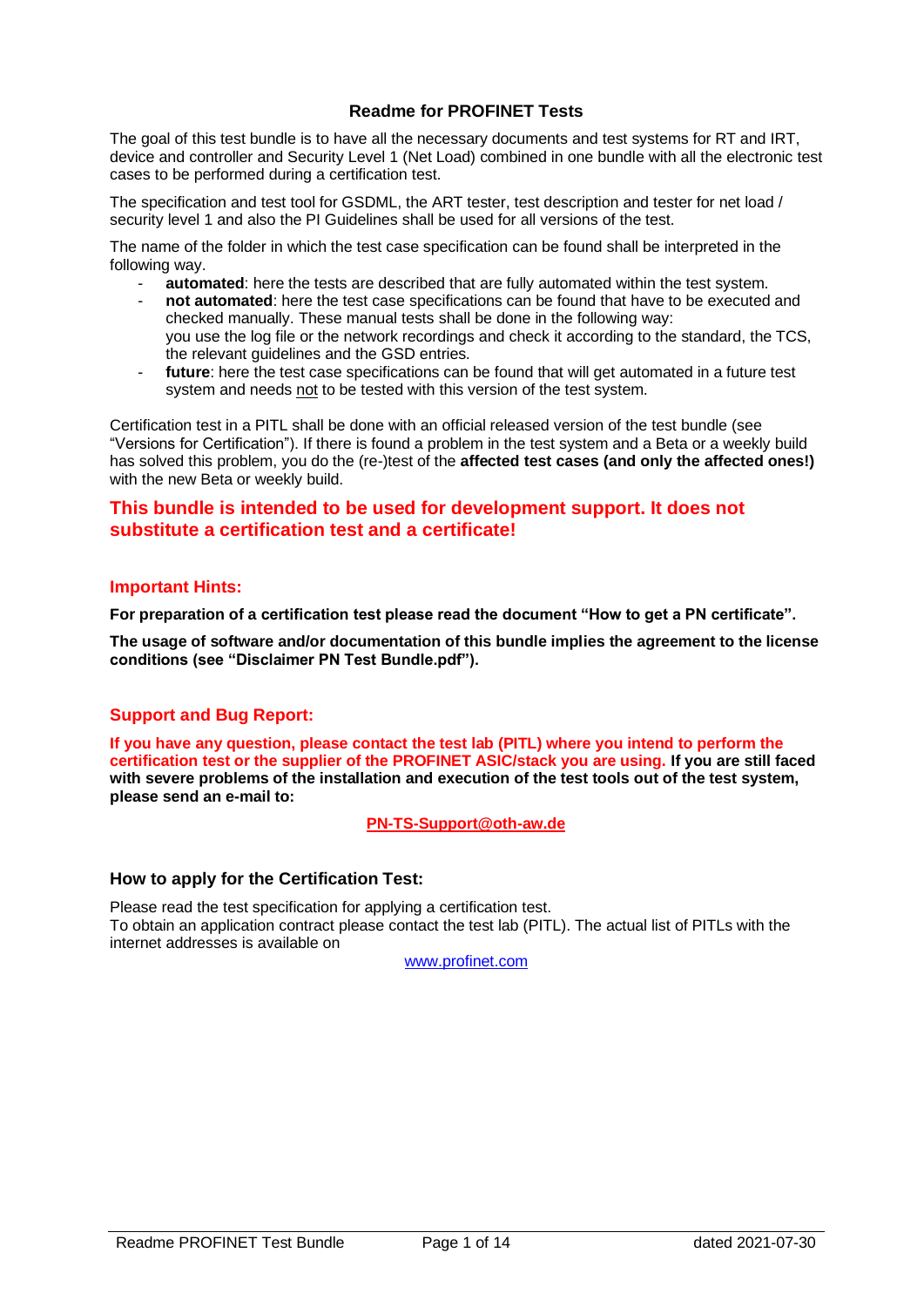# **Versions for Certification**

| <b>Version</b>     | <b>Version</b>                                 | tested                               | <b>Tester</b>                                                                              | <b>Version</b>                          | tested functionality                                                                                           | <b>Status</b>                                                     | <b>BOT</b>                                                | <b>EOT</b>                                                | $EOT + 6$ month                      | <b>GSD-</b>    |
|--------------------|------------------------------------------------|--------------------------------------|--------------------------------------------------------------------------------------------|-----------------------------------------|----------------------------------------------------------------------------------------------------------------|-------------------------------------------------------------------|-----------------------------------------------------------|-----------------------------------------------------------|--------------------------------------|----------------|
| <b>Testspec</b>    | <b>Testcases</b>                               | larea                                | electronic TCs                                                                             | Standard/<br>Guideline<br>(PNO/PI)      |                                                                                                                |                                                                   | (first day for<br>'application for<br>certification test" | (last day for<br>'application for<br>certification test") | $ $ (real stop for<br>certification) | <b>Version</b> |
| V2.42<br>Jan. 2021 | included in<br>Test bundle<br><b>July 2021</b> | RT, IRT,<br>device &<br>controller   | ART V2.42.1.2<br>Spirta V2.42.0.0001                                                       | <b>V2.4 MU2</b>                         | PNIO_Version V2.4, V2.41,<br>V2.42<br><b>CC-D &amp; RSI not tested,</b><br>no IRT controller tests             | mostly<br>automated,<br>2021-07-30<br>some manual<br>tests/checks |                                                           |                                                           |                                      | V2.4/          |
|                    |                                                | <b>Net Load</b><br>SL <sub>1</sub> T | Installer test system<br>V2.41.2.1 and TIA V15 / V1.2.1.1<br>V15.1 engineering             | <b>Security Level 1</b><br>Feb. 2017    | NetLoadClass I, II and III                                                                                     |                                                                   | 2022-08-31                                                | 2023-02-28                                                | V2.41/<br>V2.42                      |                |
|                    |                                                | energy<br>saving                     | integrated in ART                                                                          | <b>PROFlenergy</b><br>V1.3<br>Sep. 2019 | <b>PROFlenergy V 1.1, V 1.2</b>                                                                                |                                                                   |                                                           |                                                           |                                      |                |
| V2.41<br>Jan. 2020 | included in<br>Test bundle<br>May 2020         | RT, IRT.<br>device &<br>controller   | ART V2.41.0.2 and<br>Spirta V2.41.0.0002<br>included in PNTB                               | <b>V2.4 MU1</b>                         | PNIO_Version V2.35, V2.4,<br>V <sub>2.41</sub><br><b>CC-D &amp; RSI not tested.</b><br>no IRT controller tests | mostly                                                            |                                                           |                                                           |                                      | V2.35/         |
|                    |                                                | <b>Net Load</b><br>SL <sub>1</sub> T | Installer test system<br>V2.41.0.1 and TIA V15 / V1.2.1.1<br>V <sub>15.1</sub> engineering | <b>Security Level 1</b><br>Feb. 2017    | NetLoadClass I, II and III                                                                                     | automated,<br>some manual<br>tests/checks                         | 2020-05-13                                                | 2021-09-30                                                | 2022-03-31                           | V2.4/<br>V2.41 |
|                    |                                                | energy<br>saving                     | integrated in ART                                                                          | <b>PROFlenergy</b><br>V1.3<br>Sep. 2019 | PROFlenergy V 1.1, V 1.2                                                                                       |                                                                   |                                                           |                                                           |                                      |                |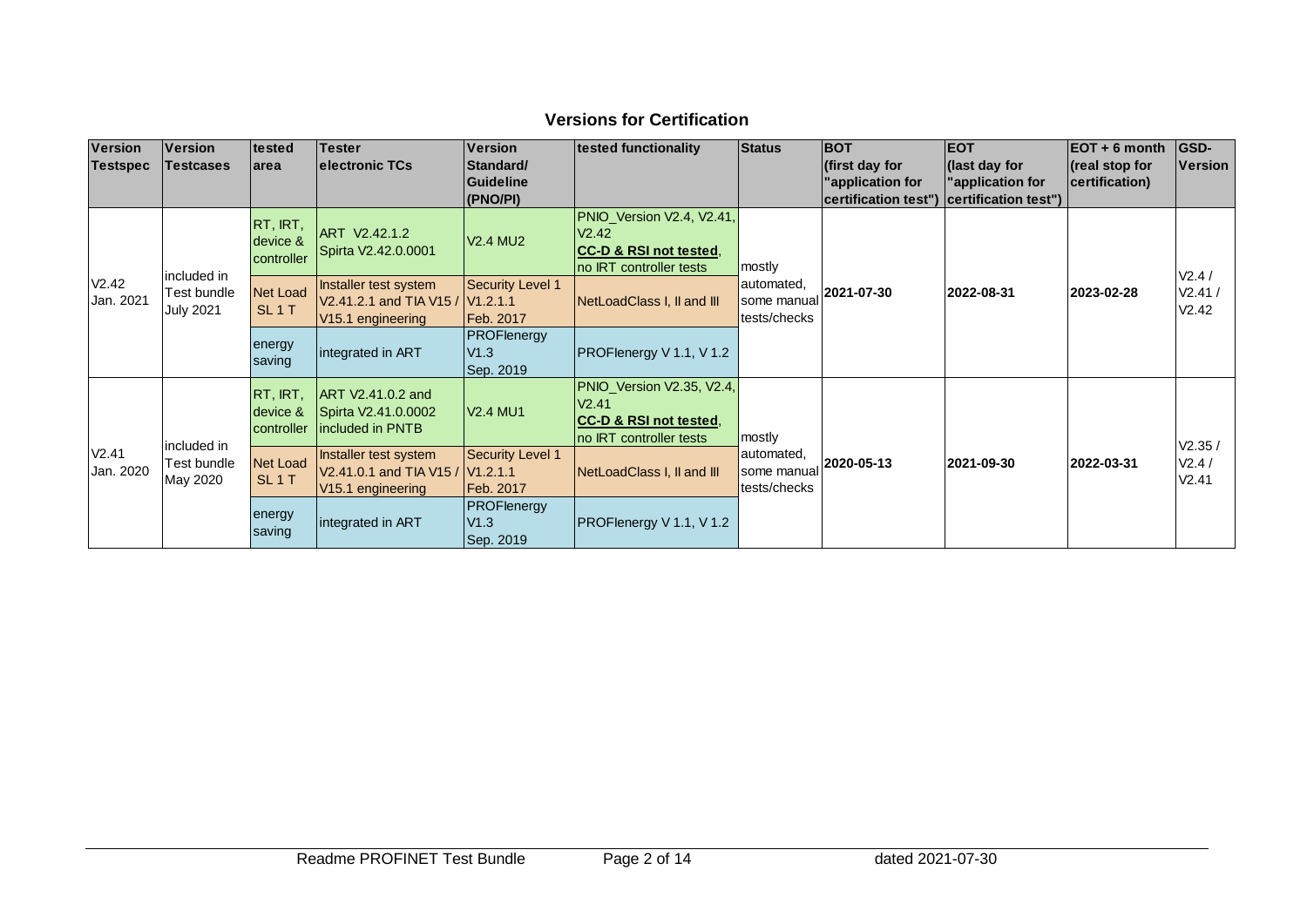#### **Overview test strategy:**



# **Log of the test bundle (to last official release):**

| Version / Name of main folder | <b>Information</b>                                   |
|-------------------------------|------------------------------------------------------|
| Beta 2.41.1                   | internal version                                     |
| 2020-06-25                    | new or updated files and documents:                  |
|                               | Updated format of the Readme                         |
|                               | "Versions for certifications" integrated into Readme |
|                               | <b>Updated Testspecification</b>                     |
|                               | <b>Updated Topology Guideline</b>                    |
|                               | Updated TCS_00000101_PE                              |
|                               | Updated TCS_00004097_DHT_Ctrl                        |
|                               | Updated TCS_00004098_Behavior_Ctrl                   |
|                               | Updated TCS_00004099_Error_Checks                    |
|                               | Updated TCS_00004106_Topology_Read                   |
|                               | Updated TCS 00004107 FSU Ctrl                        |
|                               | New TCS_00003073_SyncSlave                           |
|                               | New TCS_00008192_Addressing_Mapping_PA               |
|                               | New TCS_00008193_Parameter_Attributes_PA             |
|                               | New TCS_00008194_Diagnosis_PA                        |
|                               | New TCS_00008195_Startup_PA                          |
|                               | New TCS_00008196_Physical_Block_PA                   |
|                               | Updated AutomatedRtTester (ART)                      |
|                               | <b>Updated Synaccess dll</b>                         |
|                               | Updated add TCs                                      |
|                               | Updated GSDML-V2.4-CT-Device                         |
|                               | Updated engineering for controller test              |
|                               | removed files and documents                          |
|                               | -no-                                                 |
| $V$ 2.41.1                    | <i>internal</i> version                              |
| 2020-07-30                    | new or updated files and documents:                  |
|                               | GSDML-Spec and GSDML Upgrade Tool are part of new 7z |
|                               | Updated ART-C_TFPC                                   |
|                               | Added Interop files for Controller test              |
|                               | <b>Updated MIBs</b>                                  |
|                               | <b>Updated Spirta</b>                                |
|                               |                                                      |
|                               | Updated AutomatedRtTester (ART)                      |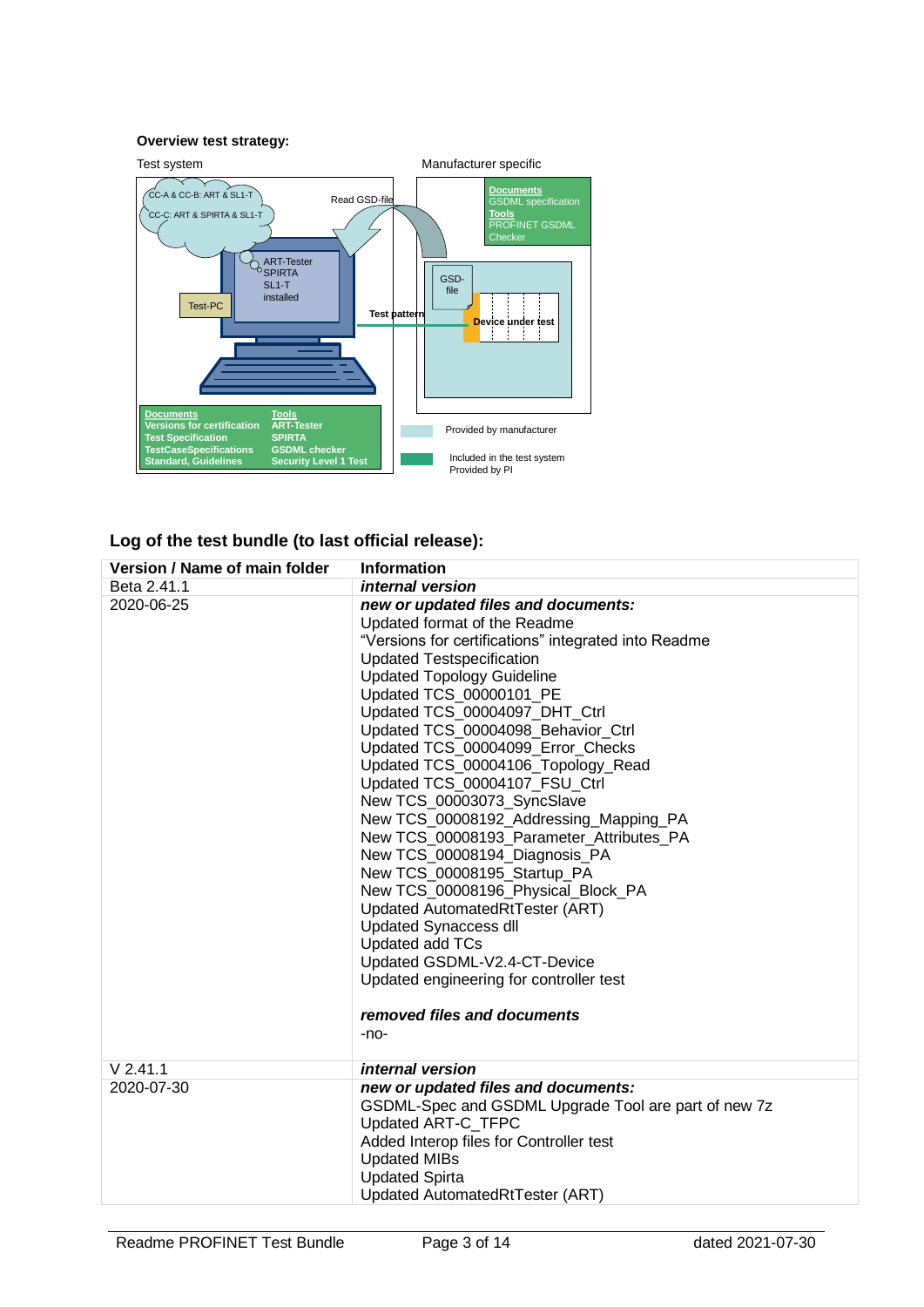|                           | <b>Updated Synaccess dll</b>                                            |
|---------------------------|-------------------------------------------------------------------------|
|                           | Updated add TCs                                                         |
|                           | Updated PNIO_Test_Execution_Reference_Guide                             |
|                           | Updated GSDML file V2.35 of ART for controller test                     |
|                           | Updated controller engineerings for controller test                     |
|                           | removed files and documents                                             |
|                           | "Versions for certifications" as integrated in Readme                   |
|                           | GSDML-Spec and GSDML Upgrade Tool are part of new 7z                    |
|                           |                                                                         |
| Beta 2.41.2               | internal version                                                        |
| 2020-09-24                | new or updated files and documents:                                     |
|                           | Updated GSDML checker including<br>New ReadmeOSS and OpenSourceSoftware |
|                           | GSDML-Spec & GSDML Upgrade Tool: 7z now parted into two zip files       |
|                           | Updated TCS_00000020_IP_UDP_RPC_I&M_EPM                                 |
|                           | Updated TCS_00000120_PS                                                 |
|                           | Updated TCS_00003073_SyncSlave                                          |
|                           | Updated TCS_00004096_Interop_Ctrl                                       |
|                           | Updated TCS_00004098_Behavior_Ctrl                                      |
|                           | Updated TCS_00004099_Error_Checks                                       |
|                           | Updated TCS_00004100_GSD_Handling                                       |
|                           | Updated TCS_00004104_RPC_IP_UDP_EPM                                     |
|                           | Updated TCS 00004200 Devicelist<br><b>Updated Spirta</b>                |
|                           | Updated AutomatedRtTester (ART)                                         |
|                           | <b>Updated Synaccess dll</b>                                            |
|                           | Updated add TCs                                                         |
|                           | Updated GSDMLs for controller test and added V2.41 file                 |
|                           | Updated controller engineerings for controller test                     |
|                           | <b>Updated SL1-Tester</b>                                               |
|                           |                                                                         |
|                           | removed files and documents                                             |
|                           | -no-                                                                    |
| $V$ 2.41.2                | <i>internal</i> version                                                 |
| 2020-10-29                | new or updated files and documents:                                     |
|                           | Added Guideline PN_Sec_Class1_7312                                      |
|                           | Added Guideline PN-TSN 7252                                             |
|                           | Added draft of Test Specification d2.42 in PI review                    |
|                           | Updated AutomatedRtTester (ART)<br><b>Updated Synaccess dll</b>         |
|                           | Updated add TCs                                                         |
|                           |                                                                         |
|                           | removed files and documents                                             |
|                           | -no-                                                                    |
|                           |                                                                         |
| Beta 2.41.3<br>2020-12-10 | <b>Internal version</b><br>new or updated files and documents:          |
|                           | Added configuration files for NON-PROFINET switches                     |
|                           | Moved TCS_00001072_SyncSignalCheck to not_automated                     |
|                           |                                                                         |
|                           |                                                                         |
|                           | Updated TCS_00000016_DCP                                                |
|                           | Updated TCS_00000100_Hardware<br>Updated TCS_00002048_TEDcheck          |
|                           | Updated TCS_00008192_Addressing_Mapping_PA                              |
|                           | Updated TCS_00008193_Parameter_Attributes_PA                            |
|                           | Updated TCS_00008194_Diagnosis_PA                                       |
|                           | Updated TCS_00008195_Startup_PA                                         |
|                           | Updated TCS_00008196_Physical_Block_PA                                  |
|                           | Updated PNIO_Test_Execution_Reference_Guide                             |
|                           | Updated GSDML checker<br>Updated AutomatedRtTester (ART)                |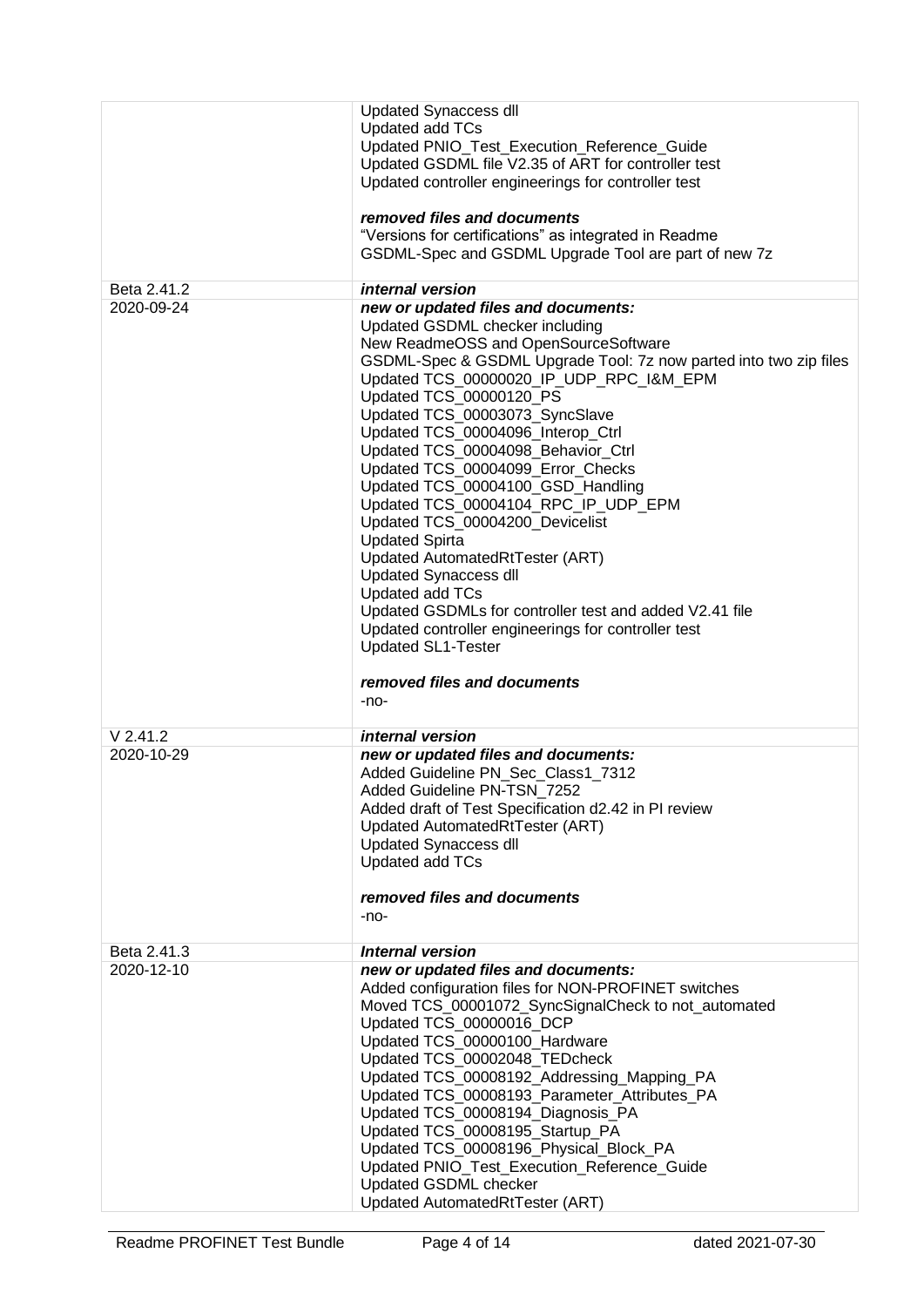|             | <b>Updated Synaccess dll</b><br>Updated add TCs<br>Updated CDML specification<br>Updated CDML example<br>removed files and documents<br>$-no-$                                                                                                                                                                                                                                                                                                                                                                                                                                                                                                                                                                                                                                               |
|-------------|----------------------------------------------------------------------------------------------------------------------------------------------------------------------------------------------------------------------------------------------------------------------------------------------------------------------------------------------------------------------------------------------------------------------------------------------------------------------------------------------------------------------------------------------------------------------------------------------------------------------------------------------------------------------------------------------------------------------------------------------------------------------------------------------|
| $V$ 2.41.3  | Internal version                                                                                                                                                                                                                                                                                                                                                                                                                                                                                                                                                                                                                                                                                                                                                                             |
| 2021-01-28  | new or updated files and documents:<br>Updated PA profile specification<br>Updated TCS_00004105_Legacy_Ctrl<br>Updated PNIO_Test_Execution_Reference_Guide<br>Updated AutomatedRtTester (ART)<br><b>Updated Synaccess dll</b><br>Updated add TCs<br>Updated CDML specification<br>removed files and documents<br>$-no-$                                                                                                                                                                                                                                                                                                                                                                                                                                                                      |
| Beta 2.42.0 | Internal version                                                                                                                                                                                                                                                                                                                                                                                                                                                                                                                                                                                                                                                                                                                                                                             |
| 2021-03-19  | new or updated files and documents:<br>Updated "Versions for Certification"<br>Updated Testspec-PN_2572 (release version)<br>Specification POF-PCF 2432 added<br>Draft of GSDML specification 2.42 (in PI review) added<br>Updated PNIO_Test_Execution_Reference_Guide<br>Updated TCS_00000110_SL1<br>Updated TCS 00004099 Error Checks<br>Updated TCS_00008194_Diagnosis_PA<br>Updated TCS_00008195_Startup_PA<br>New TCS_00008198_Analog_Input_FB_PA<br>New TCS_00008199_Totalizer_FB_PA<br>New TCS_00008203_Flow_TB_PA<br>Updated CDML (as draft) and CDML-example<br>Updated and new controller engineerings for controller test<br><b>Updated Spirta</b><br>Updated AutomatedRtTester (ART)<br><b>Updated Synaccess dll</b><br>Updated add TCs<br>removed files and documents<br>$-no-$ |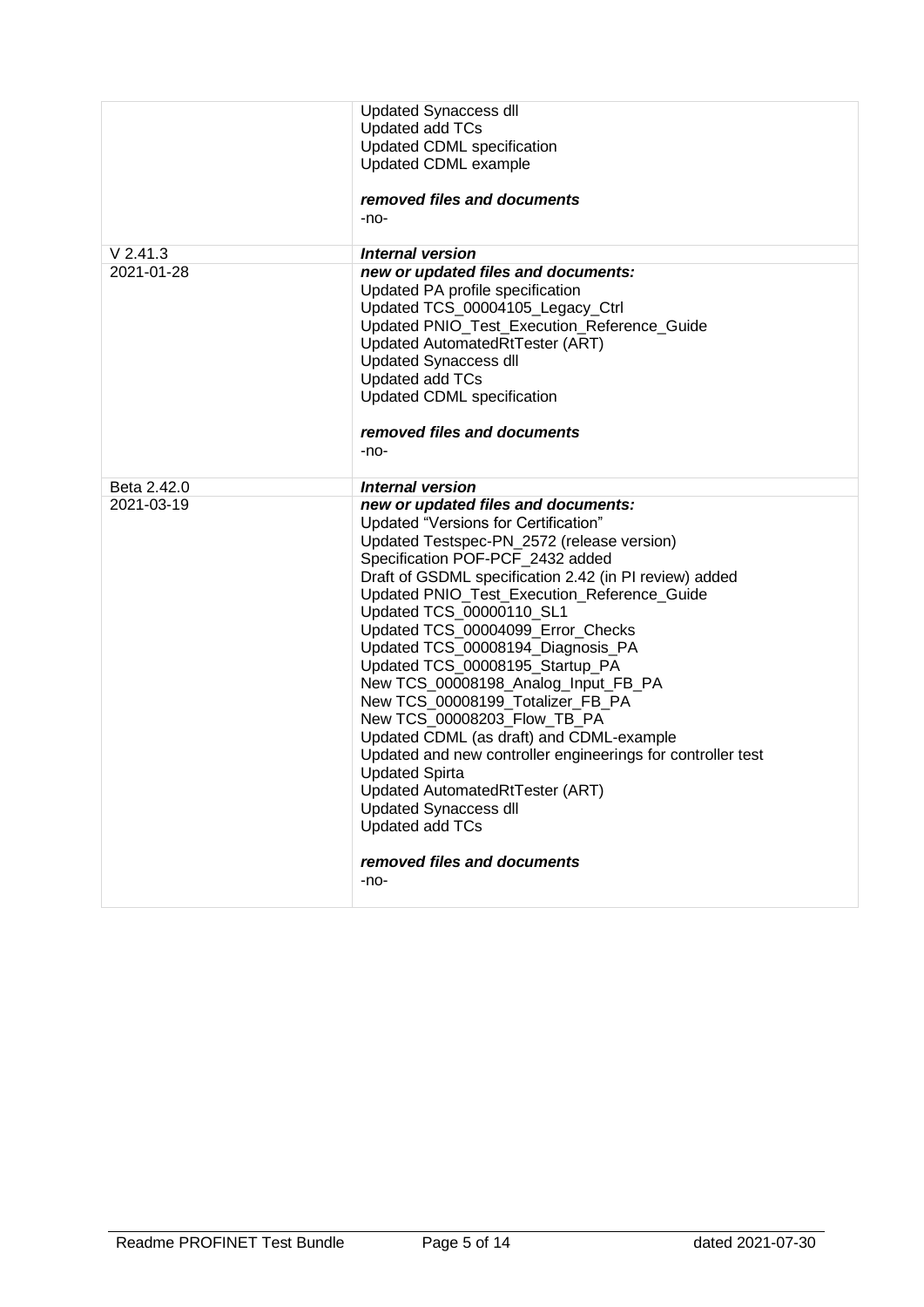| $V$ 2.42.0  | <b>Internal version</b>                                                                    |
|-------------|--------------------------------------------------------------------------------------------|
| 2021-04-29  | new or updated files and documents:                                                        |
|             | New TCS 00003100 CIM                                                                       |
|             | Updated "Versions for Certification"                                                       |
|             | Updated How to install and to run the security level 1 tester                              |
|             | Updated PNIO_Test_Execution_Reference_Guide                                                |
|             | Updated TCS_00000110_SL1                                                                   |
|             | Updated TCS_00002048_TEDcheck                                                              |
|             | Updated TCS_00004099_Error_Checks                                                          |
|             | Updated TCS_00004101_Read_Write<br>Updated TCS_00008196_Physical_Block_PA                  |
|             | Updated CDML and CDML-example                                                              |
|             | Updated non-pn switch configurations                                                       |
|             | Updated AutomatedRtTester (ART)                                                            |
|             | <b>Updated Synaccess dll</b>                                                               |
|             | Updated add TCs                                                                            |
|             | Updated GSDML files for controller test                                                    |
|             | Updated Controller engineering files for controller test                                   |
|             | removed files and documents                                                                |
|             | -no-                                                                                       |
| Beta 2.42.1 | <b>Internal version</b>                                                                    |
| 2021-06-24  | new or updated files and documents:                                                        |
|             | <b>Updated PROFINET standard</b>                                                           |
|             | <b>Updated GSDML-Spec</b>                                                                  |
|             | Updated TCS_00000026_MRP_Pdev moved to "Common"                                            |
|             | Updated TCS_00000120_PS<br>Updated TCS_00000201_RSI                                        |
|             | Updated TCS_00002048_TEDcheck                                                              |
|             | New TCS_00008201_Temperature_TB_PA                                                         |
|             | New TCS_00008202_Pressure_TB_PA                                                            |
|             | New TCS_00008204_Level_TB_PA                                                               |
|             | New TCS_00008205_Analyzer_TB_PA                                                            |
|             | New TCS_00008209_Discrete_Output_TB_PA                                                     |
|             | New TCS_00008213_Discrete_Input_TB_PA                                                      |
|             | Updated AutomatedRtTester (ART)                                                            |
|             | <b>Updated Synaccess dll</b>                                                               |
|             | Updated add TCs<br>Updated Controller engineering file for controller test                 |
|             |                                                                                            |
|             | removed files and documents                                                                |
|             | Removed PNIO_Test_Execution_Reference_Guide                                                |
|             | Removed TCS_00004108_IRT_Ctrl (no content)                                                 |
|             | Removed TCS_00004109_MRP_Ctrl (only reference to MRP_Pdev)                                 |
|             | Removed GSDML-V2.35-CT-Device-20200902.xml                                                 |
| $V$ 2.42.1  | <b>Release version</b>                                                                     |
| 2021-07-29  | new or updated files and documents:                                                        |
|             | Updated How-to-get-PN-certificate                                                          |
|             | Updated GSDML checker                                                                      |
|             | Updated GSDML Upgrade Tool                                                                 |
|             | Updated Spirta documentation in the zip<br>Updated outlook of "Versions for Certification" |
|             | Updated PN-Cabling-Guide_2252_V50                                                          |
|             | New TCS_00004126_MRP_Pdev_ctrl_not_automated                                               |
|             | Updated TCS_00008192_Addressing_Mapping_PA                                                 |
|             | Updated TCS_00008193_Parameter_Attributes_PA                                               |
|             | Updated TCS_00008194_Diagnosis_PA                                                          |
|             | Updated TCS_00008195_Startup_PA                                                            |
|             | Updated TCS_00008196_Physical_Block_PA                                                     |
|             | New TCS_00008200_Analog_Output_FB_PA                                                       |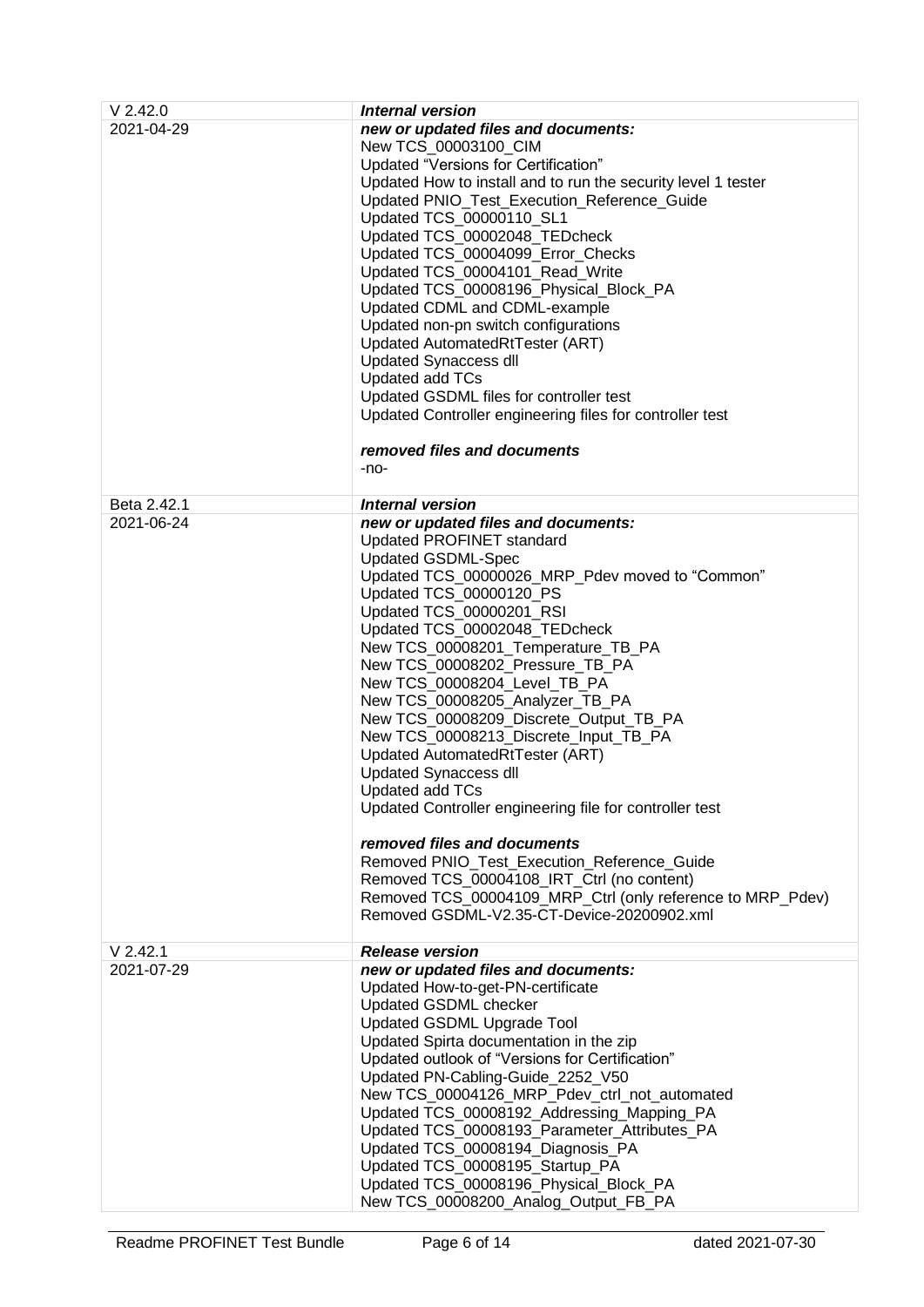| New TCS_00008206_Actuator_Output_FB_PA<br>New TCS 00008207 Actuator TB PA<br>Updated most PA-TCS<br>Updated AutomatedRtTester (ART)<br><b>Updated Synaccess dll</b><br>Updated add TCs<br>Updated GSDML files and engineering files for controller test<br>removed files and documents<br>-no- |
|------------------------------------------------------------------------------------------------------------------------------------------------------------------------------------------------------------------------------------------------------------------------------------------------|
|                                                                                                                                                                                                                                                                                                |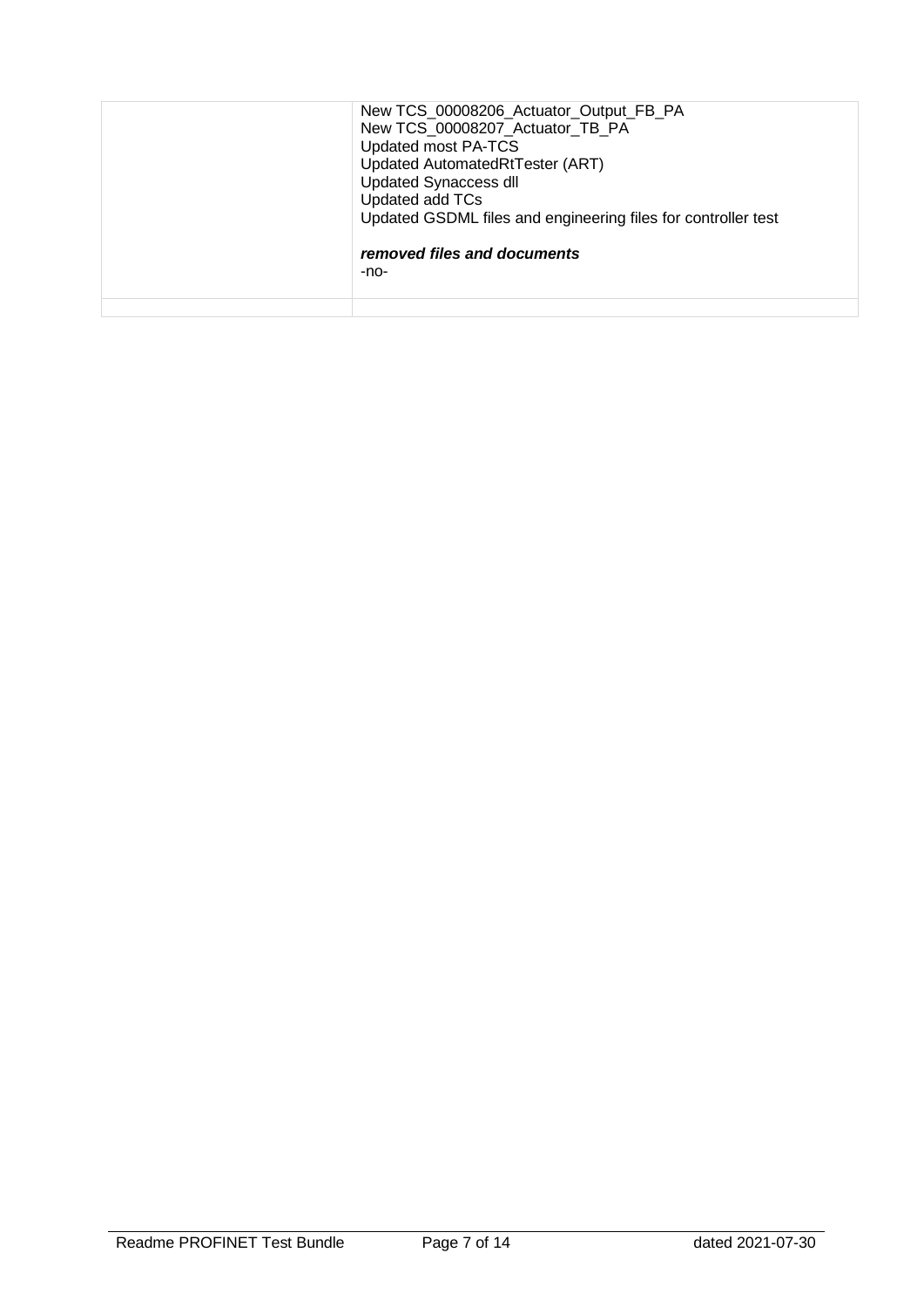# **File Structure of the actual Bundle:**

**Main Folder**: 2021-07-29\_PN-test **File**: Disclaimer PN Test Bundle.pdf **File**: Framework-for-testing\_2912\_V25\_Jun19.pdf **File**: How-to-get-PN-certificate\_2922n\_V19\_Jun21.pdf **File**: Readme\_V2.42.1.pdf (this file) **File**: Testspec-PN\_2572\_V242\_Jan21.pdf **Folder**: Guidelines **Folder**: PN-Media-Red **File**: IEC-62439-2-MGMT-MIB-20140509.mib **File**: IEC-62439-2-MON-MIB-20140509.mib **File**: PN-Media-Red-7212-V103-Apr18.pdf **File**: IsoM\_7192\_v10\_Jun16.pdf **File**: PE\_3802\_V13\_Sep19.pdf **File**: PN\_Sec\_Class1\_7312\_V10\_Aug20.pdf **File**: PN-Cabling-Guide\_2252\_V50\_May21.pdf File: PN-Diagnosis\_7142\_V15\_Feb20.pdf **File**: PN-High-Availability-7242-V12-Feb20.pdf **File**: PN-IRT-Engineering\_7172\_V135\_Feb17.pdf **File**: PN-SoE\_7222\_v10\_Sep17.pdf **File**: PN-Topology\_7182\_V21\_Jun20.pdf **File**: PN-TSN\_7252\_V121\_Jun20.pdf **File**: PNIO-Security-Level-1-Guideline\_7302\_V1211\_Feb17.pdf **File**: POF-PCF\_2432\_V10\_Jan08.pdf **File**: Profile-Guideline-I\_M\_3502\_V21\_May16.pdf **File**: Profile-PA-Devices\_3042\_V401\_Nov20.pdf **File**: PROFINET\_Field\_Devices\_eng\_2018.pdf **File**: PROFIsafe\_3192\_V26MU1\_Aug18.pdf **Folder**: CDML **File**: CDML\_2.42.0\_example.xml **File**: CDML-Spec\_V2.42.0.pdf **Folder**: GSDML **File**: GSDML-Spec\_2352\_V242\_May21.zip File: PROFINET\_GSD\_Checker\_V2.42.zip **File**: pn\_upgrade\_gsdml\_V2.42.zip **Folder**: PN-Spec **File**: MIBs.7z **File**: Overview-for-PI-specs\_2702\_V23\_Oct10.pdf **File**: PN-AL-protocol\_2722\_V24MU2\_Apr21.pdf **File**: PN-AL-services\_2712\_V24MU2\_Apr21.pdf **File**: PN-Profiles\_2742\_V24MU2\_Apr21.pdf **File**: LLDP-EXT-IEC61158-TYPE10-MIB.mib **Folder**: PN-Test **Folder:** add\_on\_NON-PN-configuration-files **File**: non-pn switch configurations.zip **Folder:** engineering **Folder:** controller\_test **Folder:** Interop **File**: Cpu319-iDevice.zip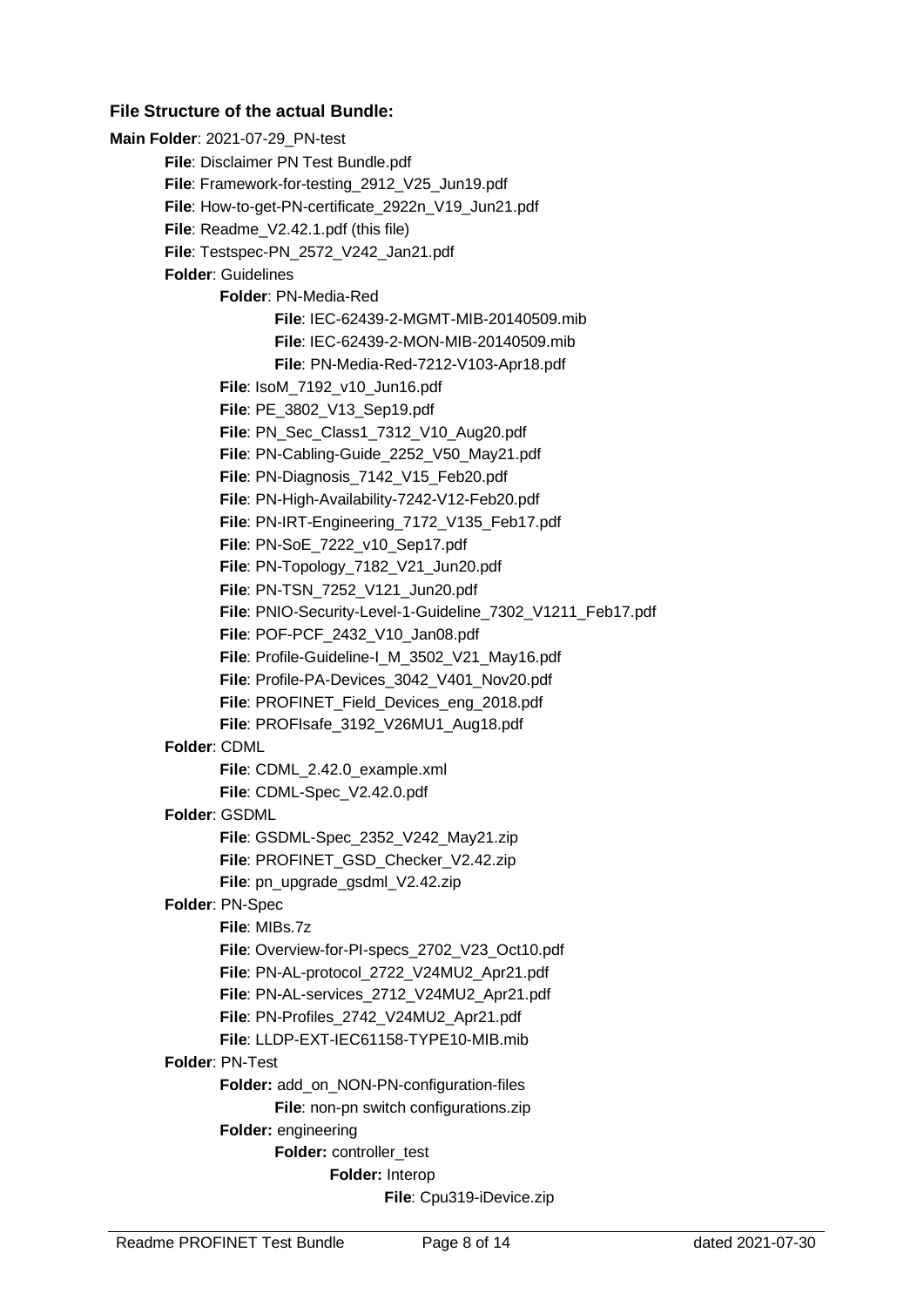**File**: et200mp\_im155-5.zip **File**: et200sp\_im155-6.zip **File**: GSDML\_V225\_V234\_SINAMICS\_S\_CU3x0-20181115.zip **File**: GSDML-V2.25-#Siemens-PreConf\_R0S2.3-20160429.zip **File**: GSDML-V2.31-wago-series750\_753-20150831.zip **File**: 2020-04-21\_Siemens\_CPU1516\_X1 und X2 als IDevice\_V16.7z **File**: 2020-06-04\_Siemens\_Controller Test\_V16\_ManualDHT.7z **File**: 2020-06-10\_BoschRexroth\_Controller Test Manual-DHT.xiwp **File**: 2020-09-21\_Phoenix\_Controller Test Manual-DHT.pcwex **File**: 2020-12-17\_Siemens\_Controller Test\_V16\_ManualTestcases.7z **File**: 2021-07-21\_Siemens\_Controller Test\_V16.7z **File**: 2021-07-21\_Siemens\_Controller Test\_V16\_TopologyRead.7z **File**: 2021-07-23\_BoschRexroth\_Controller Test.xiwp **File**: 2021-07-23\_Phoenix\_Controller Test.pcwex **File**: GSDML-V2.4-CT-Device-20210716.xml **File**: GSDML-V2.41-CT-Device-20210716.xml **File**: GSDML-V2.42-CT-Device-20210716.xml **File**: GSDML-V3.9-CT-EngineeringTest-20200511.xml **Folder:** device\_test File: Description\_of\_SR\_Project.pdf **File**: SR\_Project.zip **File**: StandardTestSetupFO\_V15.zap15 **File**: TestProject V15 IRT.zap15 **File**: TestProject V15 manual MAUType.zap15 **File**: TestProject\_V15\_MRP.zap15 **File**: TestProject V15 RT.zap15 **Folder:** add\_on\_power-outlet **File**: NP05B.cs **File**: README.txt **File**: synaccess.dll **Folder:** add\_on\_Testcases **File**: readme.txt **File**: ReadOutInformation.cs **File**: ReadOutInformation.dll **File**: AutomatedRtTester\_v2.42.1.1.zip **File**: Spirta\_V2\_42\_0\_0001.zip **Folder**: Security Level 1 Test **Folder**: PLC\_application **File**: normal d V2.40.0.zap15 **File**: normal\_d\_V2.40.0\_V15.1.zap15\_1 **File**: TIA example program for Net Load Test V2.40.0.pdf **Folder**: tester File: How to install and to run the security level 1 tester V2.41.2.1\_V1.0.pdf **File**: pinetload\_2.41.2.1\_all.deb **Folder**: TestCaseSpec **Folder**: common **Folder**: automated **File**: TCS\_00000026\_MRP\_Pdev\_V2.42.1.pdf **File**: TCS\_00000110\_SL1\_V2.42.0.pdf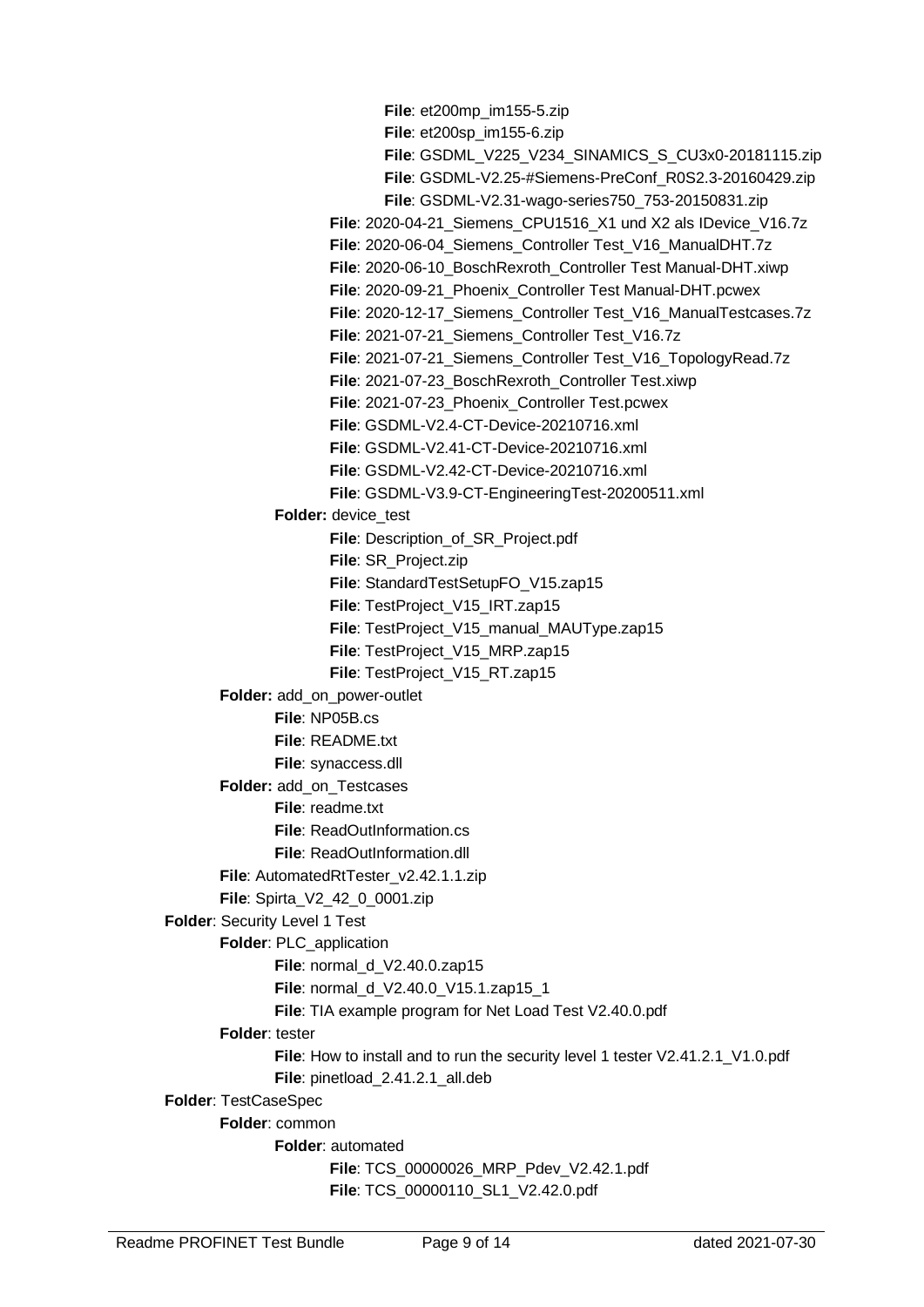**File**: TCS\_00002048\_TEDcheck\_V2.42.1.pdf **Folder**: not\_automated **File**: TCS\_00000100\_Hardware\_V2.41.2.pdf **Folder**: future **File**: TCS\_00000017\_DHCP\_V2.35.2.pdf **Folder**: controller **Folder**: automated **File**: ART-C\_TFPC\_V2.41.1.pdf **File**: Concept\_Controller\_Test\_V2.35.pdf **File**: TCS\_00004097\_DHT\_Ctrl\_V2.41.1.pdf **File**: TCS\_00004098\_Behavior\_Ctrl\_V2.41.2.pdf **File**: TCS\_00004099\_Error\_Checks\_V2.42.0.2.pdf **File**: TCS\_00004101\_Read\_Write\_V2.42.0.1.pdf **File**: TCS\_00004102\_RTC\_Ctrl\_V\_2.35.2.pdf **File**: TCS\_00004103\_Alarm\_Handling\_V2.41.0.pdf **File**: TCS\_00004104\_RPC\_IP\_UDP\_EPM\_V2.41.2.pdf **File**: TCS\_00004105\_Legacy\_Ctrl\_V2.41.3.pdf **File**: TCS\_00004106\_Topology\_Read\_V2.41.1.pdf **File**: TCS\_00004107\_FSU\_Ctrl\_V2.41.1.pdf **File**: TCS\_00004116\_DCP-Ctrl\_V2.41.0.pdf **Folder:** not\_automated **File**: TCS\_00004096\_Interop\_Ctrl\_V2.41.1.pdf **File**: TCS\_00004100\_GSD\_Handling\_V2.41.1.pdf **File**: TCS\_00004126\_MRP\_Pdev\_ctrl\_not\_automated\_V2.42.1.pdf **File**: TCS\_00004200\_Devicelist\_V2.41.1.pdf **Folder**: future **File**: TCS\_00004201\_RSI-Ctrl\_V2.41.0.pdf **Folder**: device\_IRT **Folder**: automated **File**: TCS\_00001024\_CMDEV\_V2.33.3.1.pdf **File**: TCS\_00001025\_CMDEV\_Legacy\_V2.33.3.1.pdf **File**: TCS\_00001026\_COD\_CYCLIC\_V2.33.3.1.pdf **File**: TCS\_00001027\_COD\_LLDP\_V2.33.3.1.pdf **File**: TCS\_00001028\_COD\_PTCP\_V2.33.3.1.pdf **File**: TCS\_00001029\_COD\_RPC\_V2.33.3.1.pdf **File**: TCS\_00001030\_CPM\_V2.33.3.1.pdf **File**: TCS\_00001031\_Delay01\_V2.33.3.1.pdf **File**: TCS\_00001032\_Delay02\_V2.33.3.1.pdf **File**: TCS\_00001033\_Delay03\_V2.33.3.1.pdf **File**: TCS\_00001034\_DHT\_V2.33.3.1.pdf **File**: TCS\_00001035\_RedRelay01\_V2.33.3.1.pdf **File**: TCS\_00001036\_MUXDEMUXScheduler01\_V2.33.3.1.pdf **File**: TCS\_00001037\_MUXDEMUXScheduler02\_V2.33.3.1.pdf **File**: TCS\_00001038\_MUXDEMUXScheduler03\_V2.33.3.1.pdf **File**: TCS\_00001039\_RedRelay02\_V2.33.3.1.pdf **File**: TCS\_00001040\_RedRelay03\_V2.33.3.1.pdf **File**: TCS\_00001041\_RedRelay04\_V2.33.3.1.pdf **File**: TCS\_00001042\_RTC3PSM\_V2.35.2.pdf **File**: TCS\_00001043\_Syncslave01\_V2.33.3.1.pdf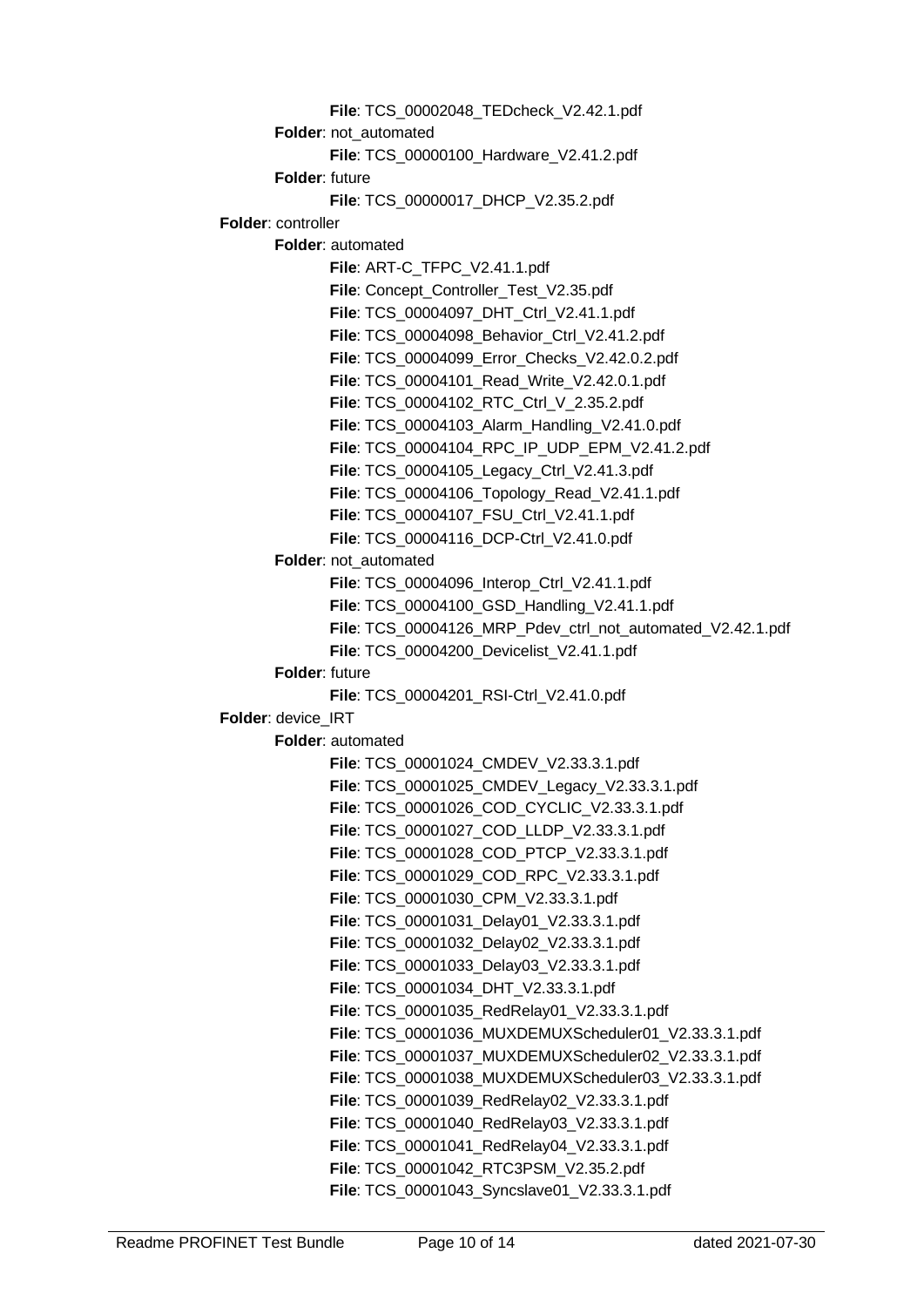**File**: TCS\_00001044\_Syncslave02\_V2.33.3.1.pdf **File**: TCS\_00001045\_Syncslave03\_V2.33.3.1.pdf **File**: TCS\_00001046\_Syncslave04\_V2.33.3.1.pdf **File**: TCS\_00001047\_Syncslave05\_V2.33.3.1.pdf **File**: TCS\_00001048\_Syncslave06\_V2.33.3.1.pdf **File**: TCS\_00001049\_PerformanceIndicatorCheck01\_V2.33.3.1.pdf **File**: TCS\_00001050\_PerformanceIndicatorCheck02\_V2.33.3.1.pdf **File**: TCS\_00001051\_PerformanceIndicatorCheck03\_V2.33.3.1.pdf **File**: TCS\_00001052\_NRTFramePrioritization\_V2.33.3.1.pdf **File**: TCS\_00001053\_NRTStorageCapacity\_V2.33.3.1.pdf **File**: TCS\_00001054\_PermanentData\_V2.33.3.1.pdf **File**: TCS\_00001055\_PPM\_V2.33.3.1.pdf **File**: TCS\_00001056\_PTCPTimeoutFactor\_V2.33.3.1.pdf **File**: TCS\_00001057\_ReductionRatio\_V2.33.3.1.pdf **File**: TCS\_00001058\_MRPD01\_V2.33.3.1.pdf **File**: TCS\_00001059\_MRPD02\_V2.33.3.1.pdf **File**: TCS\_00001060\_MRPD03\_PerformanceClient\_V2.33.3.1.pdf **File**: TCS\_00001061\_MRPD03\_PerformanceManager\_V2.33.3.1.pdf **File**: TCS\_00001062\_MRPD04\_V2.33.3.1.pdf **File**: TCS\_00001063\_MRPD05\_V2.33.3.1.pdf **File**: TCS\_00001064\_Fragmentation01\_V2.33.3.1.pdf **File**: TCS\_00001065\_Fragmentation02\_V2.33.3.1.pdf **File**: TCS\_00001066\_Fragmentation03\_V2.33.3.1.pdf **File**: TCS\_00001067\_FastForwarding\_V2.33.3.1.pdf **File**: TCS\_00001068\_PreambleShortening\_V2.33.3.1.pdf **File**: TCS\_00001069\_DFP\_NonShortening\_V2.33.3.1.pdf **File**: TCS\_00001070\_DFP\_Shortening\_V2.33.3.1.pdf **File**: TCS\_00001071\_ShortCycles\_V2.33.3.1.pdf **File**: TCS\_00001524\_IRT\_General\_V2.35.2.pdf **Folder:** not\_automated **File**: TCS\_00001072\_SyncSignalCheck\_V2.33.3.1.pdf **Folder**: device\_RT **Folder**: automated **File**: TCS\_00000001\_DiffAccessWays\_V2.41.0.2.pdf **File**: TCS\_00000001\_DiffAccessWays-SysRed-addOn\_V2.4.3.pdf File: TCS\_00000005\_Pdev\_Check\_onePort\_V2.4.3.pdf **File**: TCS\_00000006\_Diagnosis\_V2.4.3.pdf **File**: TCS\_00000012\_Alarm\_V2.34.2.pdf **File**: TCS\_00000012\_Alarms\_SysRed\_AddOn\_V2.4.3.pdf **File**: TCS\_00000016\_DCP\_V2.41.3.pdf **File**: TCS\_00000018\_Pdev\_Records\_V2.4.3.pdf **File**: TCS\_00000019\_AR-ASE\_V2.41.0.pdf **File**: TCS\_00000019\_AR-ASE\_SysRed\_AddOn\_V2.4.3.pdf **File**: TCS\_00000020\_IP\_UDP\_RPC\_I&M\_EPM\_V2.41.2.pdf **File**: TCS\_00000021\_Behavior\_V2.4.0.pdf **File**: TCS\_00000022\_RTC\_V2.33.3.pdf **File**: TCS\_00000023\_VLAN\_V2.33.3.pdf **File**: TCS\_00000024\_SM\_Legacy\_V2.33.3.pdf **File**: TCS\_00000025\_FSU\_V2.4.1.pdf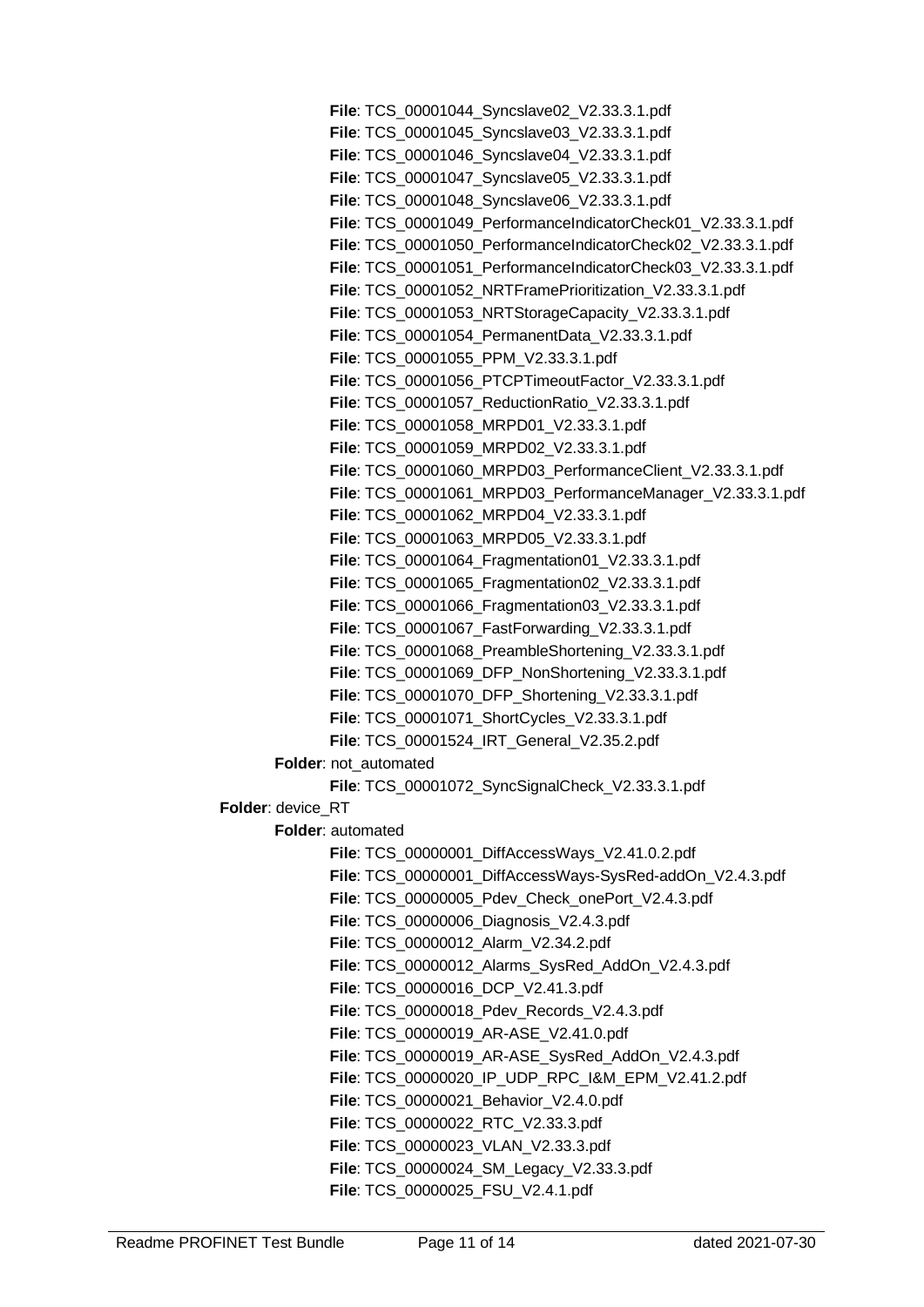**File**: TCS\_00000027\_SysRed\_V2.4.3.1.pdf

**File**: TCS\_00000101\_PE\_V2.41.1

**Folder**: not\_automated

**File**: TCS\_00000013\_Interop\_V2.4.3.pdf

**File**: TCS\_00000013\_Interop\_SysRed\_AddOn\_V2.4.3.pdf

**File**: TCS\_00000014\_DHt\_V2.34.0.1.pdf

**File**: TCS\_00000015\_Interop-Controller\_V2.4.3.pdf

**File**: TCS\_00000015\_Interop-Controller\_SysRed\_AddOn\_V2.4.3.pdf

**File**: TCS\_00000028\_FO-Diag\_V2.34.0.pdf

**File**: TCS\_V2.33\_00000099\_GSDMLcheck\_V\_01.00.pdf

# **Folder**: future

**File**: TCS\_00000001\_DiffAccessWays\_AM\_AddOn\_V2.35.1.pdf **File**: TCS\_00000026\_MRP\_Pdev-SysRed-addOn\_V2.4.3.pdf

**File**: TCS\_00000032\_ReportingSystem\_V2.34.2.pdf

**File**: TCS\_00000201\_RSI\_V2.42.1.pdf

### **Folder**: PA

**Folder**: automated

**File**: -no file-

**Folder**: future

**File**: TCS\_00008192\_Addressing\_Mapping\_PA\_V2.42.1.00003.pdf **File**: TCS\_00008193\_Parameter\_Attributes\_PA\_V2.42.1.00003.pdf **File**: TCS\_00008194\_Diagnosis\_PA\_V2.42.1.00005.pdf **File**: TCS\_00008195\_Startup\_PA\_V2.42.1.00005.pdf **File**: TCS\_00008196\_Physical\_Block\_PA\_V2.42.1.00004.pdf **File**: TCS\_00008198\_Analog\_Input\_FB\_PA\_V2.41.3.0001.pdf **File**: TCS\_00008199\_Totalizer\_FB\_PA\_V2.41.3.00001.pdf **File**: TCS\_00008200\_Analog\_Output\_FB\_PA\_V2.42.1.00001.pdf **File**: TCS\_00008201\_Temperature\_TB\_PA\_V2.42.1.00001.pdf **File**: TCS\_00008202\_Pressure\_TB\_PA\_V2.42.1.00001.pdf **File**: TCS\_00008203\_Flow\_TB\_PA\_V2.41.3.00001.pdf **File**: TCS\_00008204\_Level\_TB\_PA\_V2.42.1.00001.pdf **File**: TCS\_00008205\_Analyzer\_TB\_PA\_V2.42.1.00001.pdf **File**: TCS\_00008206\_Actuator\_Output\_FB\_PA\_V2.42.1.00001.pdf **File**: TCS\_00008207\_Actuator\_TB\_PA\_V2.42.1.00001.pdf **File**: TCS\_00008209\_Discrete\_Output\_TB\_PA\_V2.42.1.00001.pdf **File**: TCS\_00008213\_Discrete\_Input\_TB\_PA\_V2.42.1.00001.pdf

# **Folder**: PROFIsafe

**Folder**: automated

**File**: TCS\_00000120\_PS\_V2.42.1.pdf

# **Folder**: TSN

**Folder**: automated

**File**: -no file-

**Folder**: future

**File**: TCS\_00003073\_SyncSlave\_V2.41.0.3.pdf **File**: TCS\_00003100\_CIM\_V2.42.0.pdf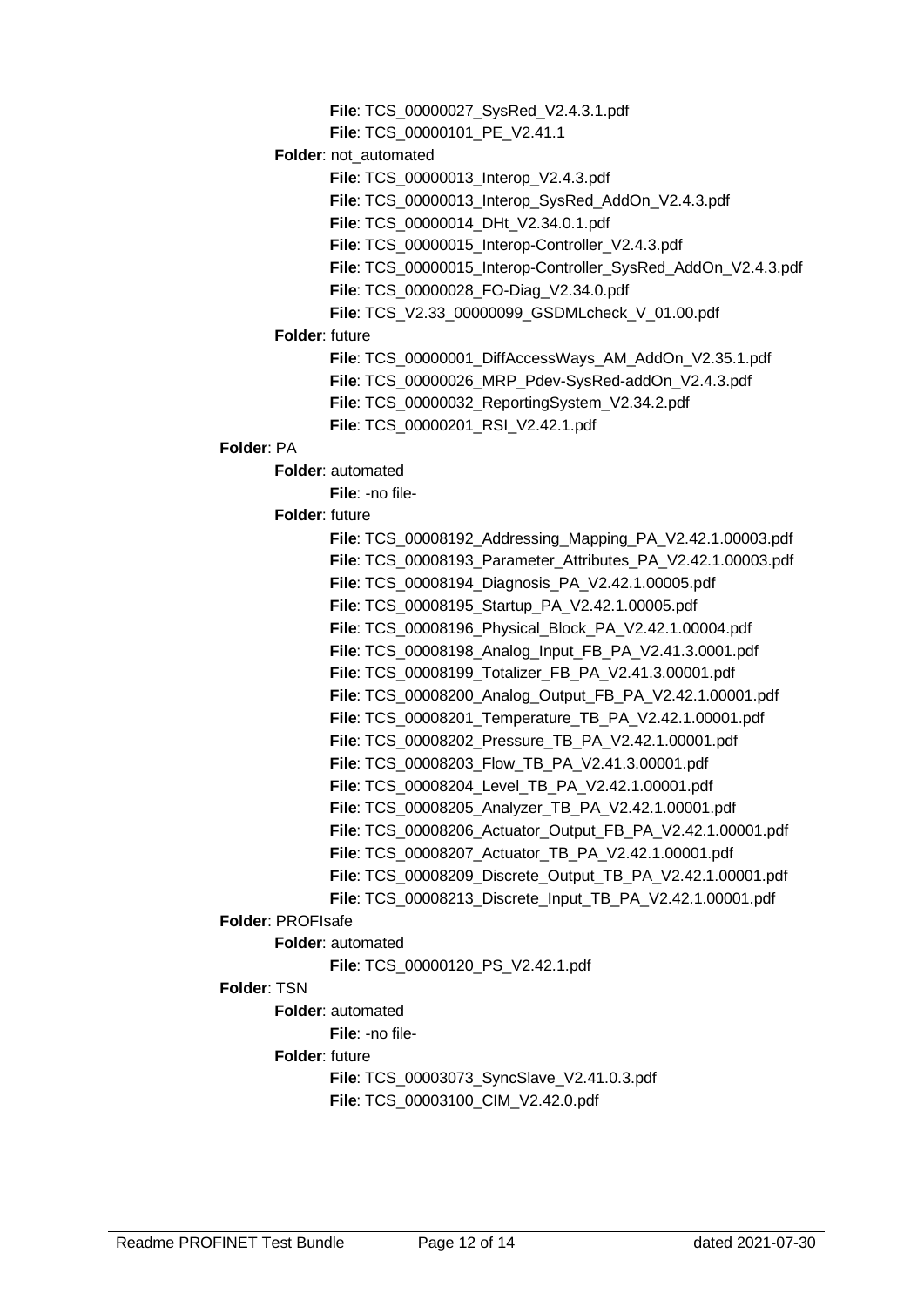### **Helpful Tools:**

PRONETA you can download at:<http://support.automation.siemens.com/WW/view/en/67460624>

#### **Use of the PROFINET trademark, test and certification**

PNO is entitled to grant licenses in respect of the trademark "PROFINET" (word formation trademark) applied for in the Federal Republic of Germany and in respect of all corresponding applications and/or registrations outside Germany (referred to hereinafter collectively as "TRADEMARK").

The Member is entitled, following certification of its equipment by PNO, to use the TRADEMARK on such certified equipment, relevant documentation, promotional material etc.

In order to obtain such a certificate, the Member must have its equipment put through a certification test at a test laboratory accredited by PNO.

Once the certification test has been passed to the satisfaction of PNO, PNO shall issue certification to the Member.

The Member shall not in any country initiate any applications in respect of the TRADEMARK or any other trademarks that might be mistaken for it.

If the Member is intending to sell his certified products in countries in which PNO has no trademark application or registration, the parties shall agree upon which party shall bear the costs arising from such applications.

It is understood that this agreement does not provide the Member with any right in respect of the Trademark other than that of using the TRADEMARK in accordance with the provisions of this agreement, and that the Member shall not, out of use of the TRADEMARK, derive any claims against PNO.

#### **Versions for Certification**

This document is now part of this Readme file and gives you an overview about the current test possibilities. Please read first!

#### **How to get a PN certificate and Framework-for-testing**

These documents give you an overview about the certification process.

#### **GSDML Specification**

In this area you can find a description how to write the GSDML file for your device. Here also are attached examples and style sheets.

#### **PROFINET GSD\_Checker**

With the help of this software, you can check the correctness of GSDML files. Minimum requirements see included text file.

#### **GSDML Upgrade Tool**

Here an upgrade tool for GSDML to the latest version is placed.

#### **ControllerDescription (CDML)**

This file shall be used to specify the behavior of a controller for testing. The manufacturer of the controller DUT shall fill out this file so that the PITL has got a reference regarding the test of IOC. For an IOC this file correlates to the GSD file of an IOD. The description of this file is available as CDML-Spec within this test bundle.

#### **PROFINET test**

For the requirements, please see the manuals and the Test Specification document. The test setups are described in the Test Specification document.

#### **Test Specification for PROFINET**

This document describes which tests have to be done in an authorized PROFINET test laboratory to get a PROFINET certificate for a new developed PROFINET device.